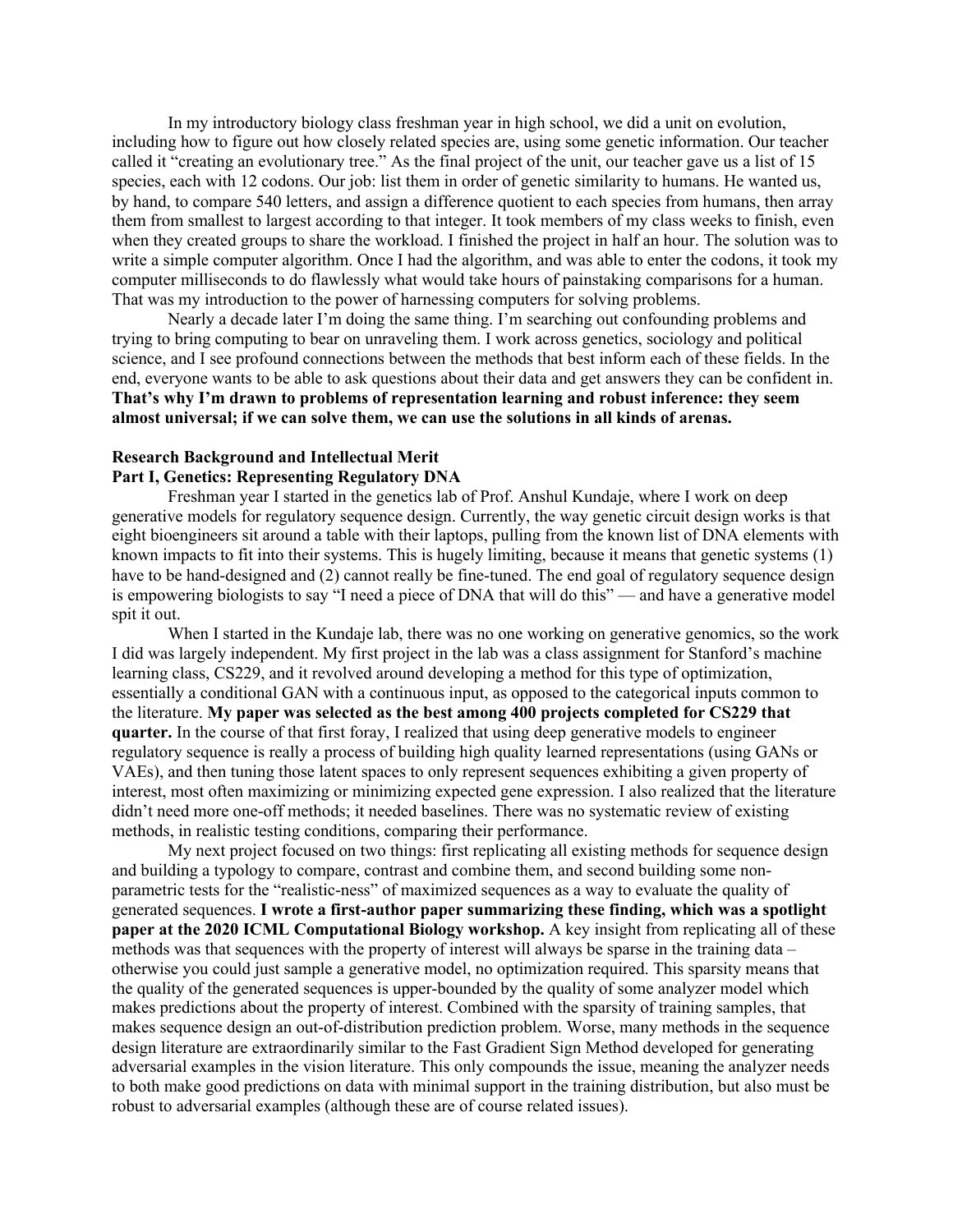My most recent work in the lab is focused on developing these theoretical insights into some methods for quantifying analyzer uncertainty. As a part of this project, I worked extensively with simulated datasets, using the lab's internal simulation framework. I ended up rewriting large chunks of the codebase internally, parallelizing simulated sequence generation. I also commented and generally cleaned up the API. **Eventually I was invited to co-first author a manuscript explaining the software framework, which we are hoping to submit as a software paper to Bioinformatics.**

## **Part II, Politics: Representing Voters**

At the same time I was joining Prof. Kundaje's lab, I was also becoming involved with a think tank called Data for Progress. There I have worked on getting high quality polling data to understand what the American public thinks about key issues, and getting that data into the hands of members of Congress and Senators, so the views of Americans are accurately reflected in the policymaking process. Polling requires a tremendous amount of infrastructure and a lot of methodological rigor to do well. I singlehandedly built the infrastructure that forms the heart of the organization's data operations, including automatic report generation, data visualization, and an SQL backend to support it all. But the infrastructure is useless unless the polling and analysis are accurate. Dr. Colin McAuliffe (a co-founder of Data for Progress) and I have been working closely for a year on two interrelated issues: (1) building a weighting scheme to best generalize our finite samples to the general population, (2) ecological inference, or trying to impute individual vote probabilities from aggregated election outcomes.

We developed a number of strategies for weighting polling data in an effort to correct for the polling issues of 2016, which primarily emerge out of failures to control for key variables like education and geography. But adding these additional controls tends to blow up the variance in polls, so we developed a novel weighting scheme using maximization subject to a variance constraint, allowing us to tune the tradeoff between matching our surveyed population to the electorate and the resulting variance.

It was also through Data for Progress that I met Prof. Nicholas Davis (University of Alabama) and started working on a paper representing Americans' political beliefs as Gaussian graphical models, or pairwise Markov random fields with Gaussian joint and sparse covariance. This parameterization of survey responses is becoming more popular in political science and psychology, and we were interested in studying it as a representation of populations of voters, and its relative stability and predictive value over time. In particular we wanted to explore the common practice of assuming that centrality within this "belief network" was predictive of change in element centrality over time. We concluded that changes in Gaussian graphical models do not, in fact, necessarily reflect changes in voters' beliefs. **I am the first author on this paper, which has been accepted at the American Journal of Political Science, the top journal in political science.** Prof. Davis is not really a methodologist, so I did all the quantitative analysis in our collaboration, with him providing the domain-specific theory and qualitative analysis (as well as details on the 2008 election, when the data is from, which I am not old enough to really remember).

These Gaussian graphical models actually formed the basis for the next phase in the development of Data for Progress's weighting scheme. We realized building a generative model of voter beliefs could allow us to account for more complex interaction effects, and when paired with our regulation scheme, the variance from inverse probability weighting could be kept minimal with only a small amount of bias. High quality voter representations seemed like an incredible candidate for improving the generalizability of our survey results. It was at this point that Dr. McAuliffe and I realized there was a deep connection between our work on weighting and our work on ecological inference. We realized we could use ecological inference to build voter representations which we could use in our weighting.

Ecological inference is the problem of predicting individual labels from aggregates. We developed a custom loss function for approximating the Poisson Binomial and Poisson Multinomial likelihood, allowing us to use neural networks to learn voter representations. The flexibility of neural networks also enabled us to do multi-task learning of multiple elections, and we found that this led to higher quality learned representations. We also found that the learned representations were better at making out-of-distribution predictions than the raw covariates across a range of prediction tasks on survey